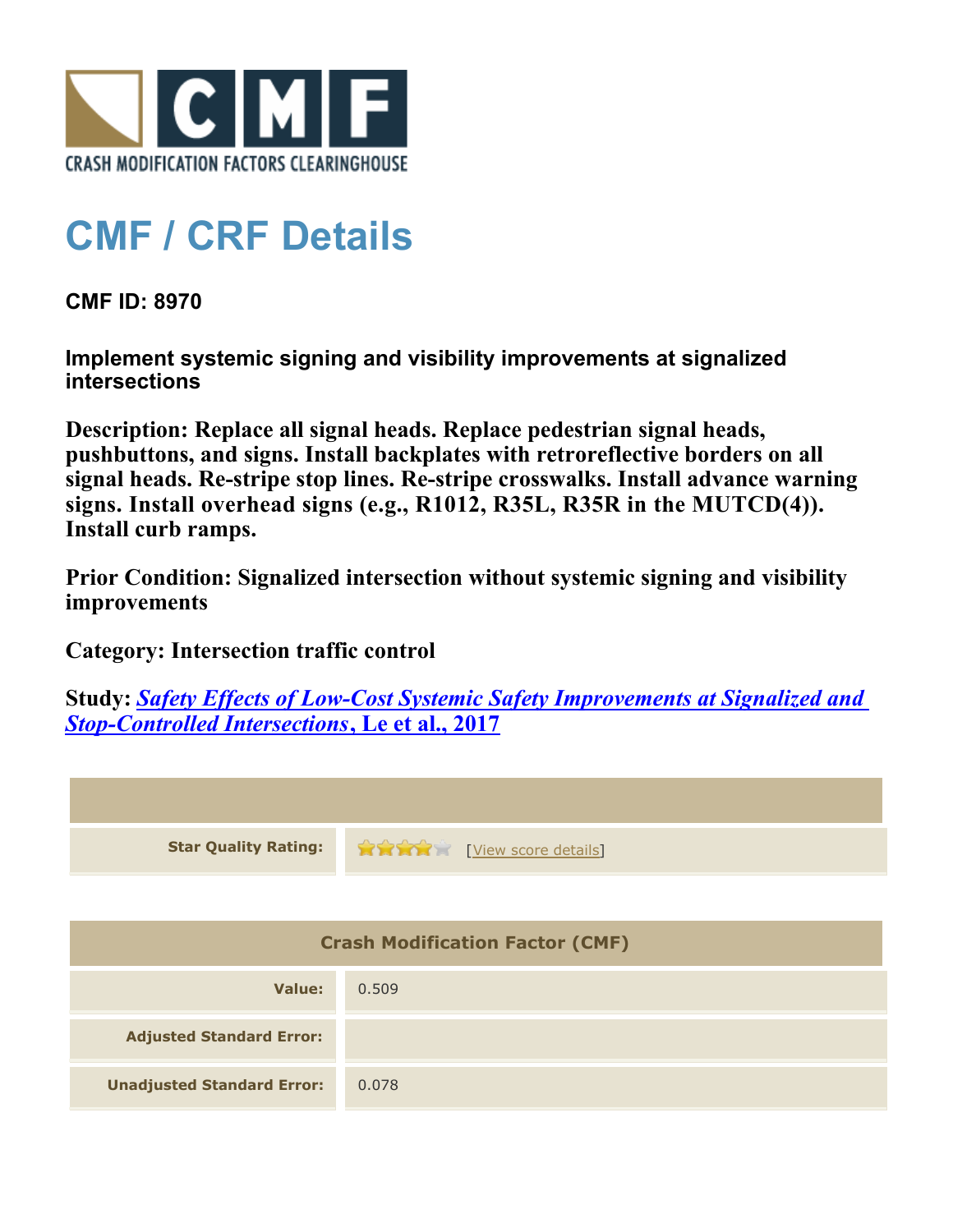| <b>Crash Reduction Factor (CRF)</b> |                                                          |  |
|-------------------------------------|----------------------------------------------------------|--|
| Value:                              | 49.1 (This value indicates a <b>decrease</b> in crashes) |  |
| <b>Adjusted Standard Error:</b>     |                                                          |  |
| <b>Unadjusted Standard Error:</b>   | 7.8                                                      |  |

| <b>Applicability</b>                    |                |
|-----------------------------------------|----------------|
| <b>Crash Type:</b>                      | Angle          |
| <b>Crash Severity:</b>                  | All            |
| <b>Roadway Types:</b>                   | All            |
| <b>Number of Lanes:</b>                 | $\overline{2}$ |
| <b>Road Division Type:</b>              |                |
| <b>Speed Limit:</b>                     |                |
| <b>Area Type:</b>                       | All            |
| <b>Traffic Volume:</b>                  |                |
| <b>Time of Day:</b>                     | All            |
| If countermeasure is intersection-based |                |
| <b>Intersection Type:</b>               |                |
| <b>Intersection Geometry:</b>           | 4-leg          |
| <b>Traffic Control:</b>                 | Signalized     |

**Development Details**

**Major Road Traffic Volume:** 4272 to 41100 Annual Average Daily Traffic (AADT)

**Minor Road Traffic Volume:** 111 to 20000 Annual Average Daily Traffic (AADT)